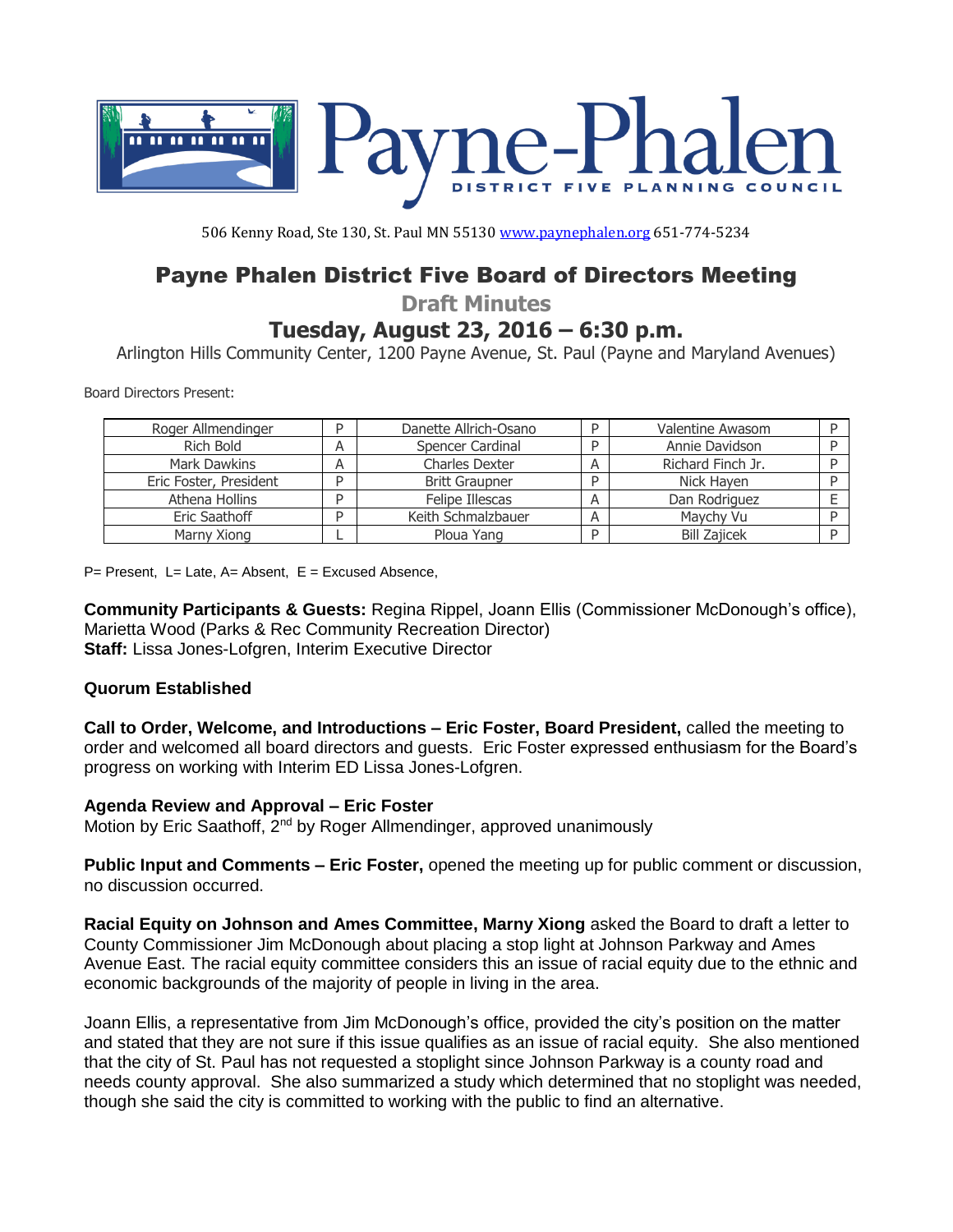Annie questioned if there were situations in the past where a study did not support a stoplight, but one was still installed. Joann responded that this has occurred before, but was paid for privately. Marny informed the Board that a neighborhood survey indicated very strong support for a stoplight at this location so people could easily access the Hmong village shopping center. Eric S. expressed support for a pedestrian crosswalk with push-button stoplight as a compromise solution. Marny disagreed by stating that the community would also like traffic to be able to turn right or left at that location. Eric Foster mentioned that this intersection is not in District Five and requested that the Board lend its support to an inclusive process more than to any specific outcome. Annie suggested that the Board bring this issue for District Four to discuss and provide a final decision since the intersection is in their district.

**Motion (Annie):** That the Board draft a statement affirming that this is a Racial Equity issue and that all sides should come to an agreeable and fair solution that helps pedestrians, neighbors in the area, and the Hmong village.

2<sup>nd</sup>: Bill

Motion passed

**Changsha China Friendship Garden, Bill Zajicek,** requested a letter of support from the Board for the Changsha China Friendship Garden project. Bill reminded the Board that it has previously supported similar motions.

Eric Foster asked about the support of this project from the Hmong community, which had previously raised concern about cultural sensitivity issues. Bill outlined community engagement meetings which occurred between the Hmong community and China Friendship Garden officials. He stated that many members of the community now strongly support this project with the inclusion of a statue honoring a historical Hmong figure.

**Motion (Bill):** provide recommendation letter for STAR application approval for detailed design and installation for the China Friendship Garden project.

2<sup>nd:</sup> Eric

Motion Passed

**President's Report, Eric Foster,** mentioned that the city is looking for community input on changing existing liquor laws to align with state laws that were changed several years ago. This was brought to CPED, but Eric wanted to bring this to the Board's attention as well. CPED supported the measure and no objection to this was raised.

Eric also brought up the upcoming Harvest Festival Parade deadline on September  $1<sup>st</sup>$ . Eric asked if anyone was interested in marching in this parade as members of D5. Several Board members mentioned that they would be interested, so Eric decided that the Board would participate in the parade.

Finally, Eric brought up the low Board attendance for recent CPED meetings. Non-board members are able to participate and vote on this committee. Danette raised concerns that non-board members would have a disproportionate voice on this committee if Board members do not attend. Eric raised the idea that CPED could provide recommendations for the Board to take rather than allowing CPED to have the final say on important zoning issues. Spencer also raised concerns that non-elected members could have voting privileges on a Board committee that decides such substantial issues. Lissa